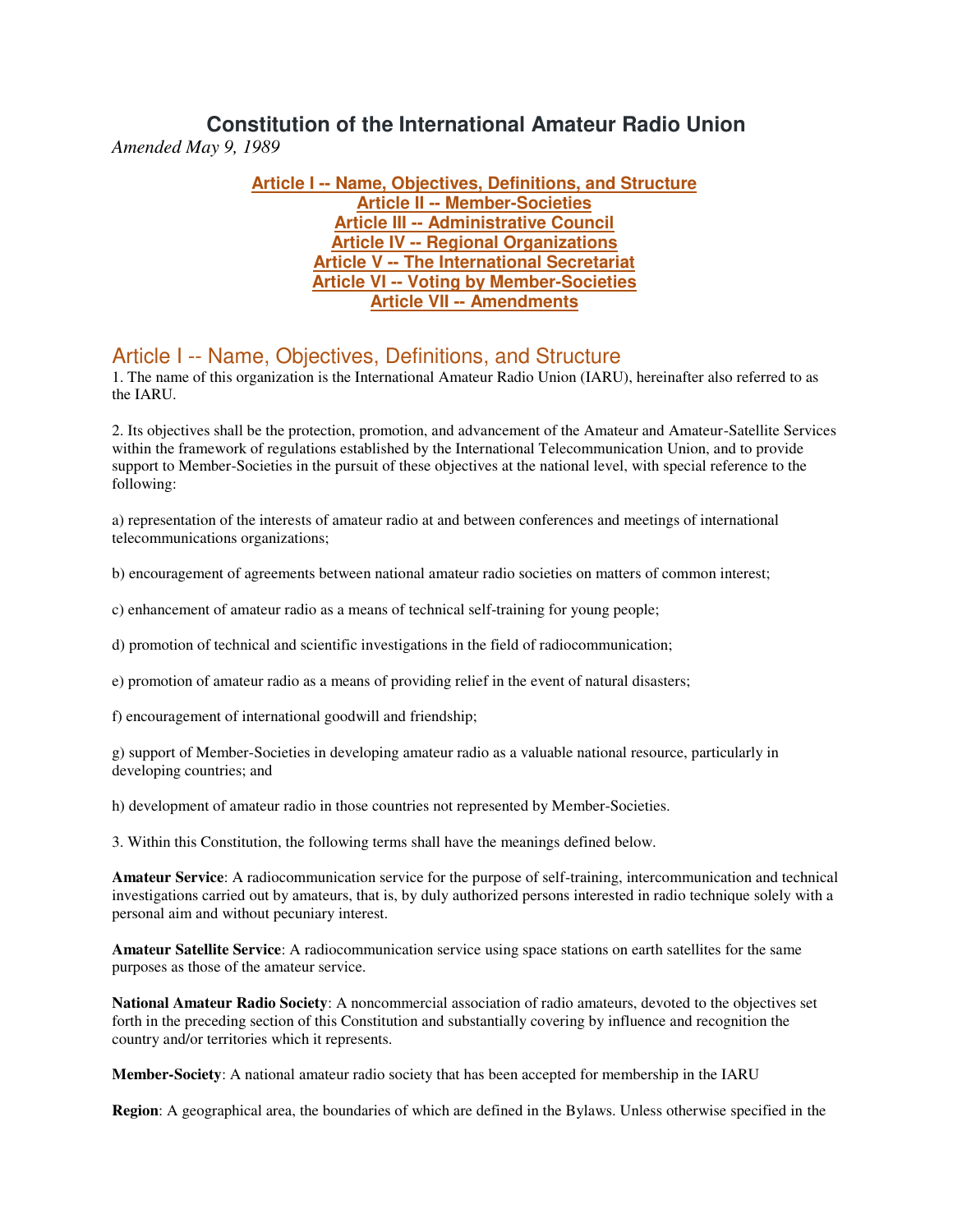Bylaws, the Regions shall correspond to those into which, for frequency allocation purposes, the world has been divided by th[e International Telecommunication Union.](http://www.itu.ch/)

**[International Secretariat](http://www.iaru.org/international-secretariat.html)**: The Member-Society elected to discharge the responsibilities enumerated in Article V.

**Bylaws**: The operative procedures of the IARU adopted under the provisions of this Constitution for the governance of its affairs.

4. In this Constitution and in the Bylaws of the IARU, words importing only the masculine gender include the feminine gender and the neutral gender; words importing only the singular number include the plural number, and vice versa; and words importing persons shall include corporations. Headings, marginal notes, and numbering of Articles and Paragraphs are inserted for ease of reference only and do not form part of this Constitution, nor shall they affect its interpretation.

5. The official language of the IARU is English.

- 6. The IARU is composed of the following:
- a) the Member-Societies (Article II);
- b) the Administrative Council (Article III );
- c) The Regional Organizations (Article IV).

7. The authority of the IARU resides collectively in the Member-Societies, who exercise this authority by voting as set forth in Articles VI and VII.

8. The structure and operation of the IARU shall be set forth in this Constitution and Bylaws.

9. No mutual financial obligations or responsibilities exist between entities or the IARU except as set forth in this Constitution; however, special arrangements may be made.

## Article II -- Member-Societies

1. The membership of the IARU shall consist of its Member-Societies.

2. There shall be only one Member-Society representing a country or separate territory.

The Constitution and Bylaws of the IARU , and proposals adopted by vote of the Member-Societies in accordance with Article VI of this Constitution, shall be binding upon Member-Societies. Member-Societies shall also adhere to the Constitution, Bylaws and Rules of their regional organizations.

4. Member-Societies retain their complete autonomy with respect to their internal affairs.

- 5. A Member-Society has the right to:
- a) cast its vote on all IARU proposals published in the Calendar;
- b) present proposals in accordance with Article VI, paragraph 2 for vote by Member-Societies;
- c) represent IARU in its country and/or territory; and

d) participate in the activities and conferences of its own regional organization in accordance with the Constitution, Bylaws, and Rules of its own regional organization.

6. Member-Societies shall have the rights, duties, and obligations as defined in the Bylaws of the IARU.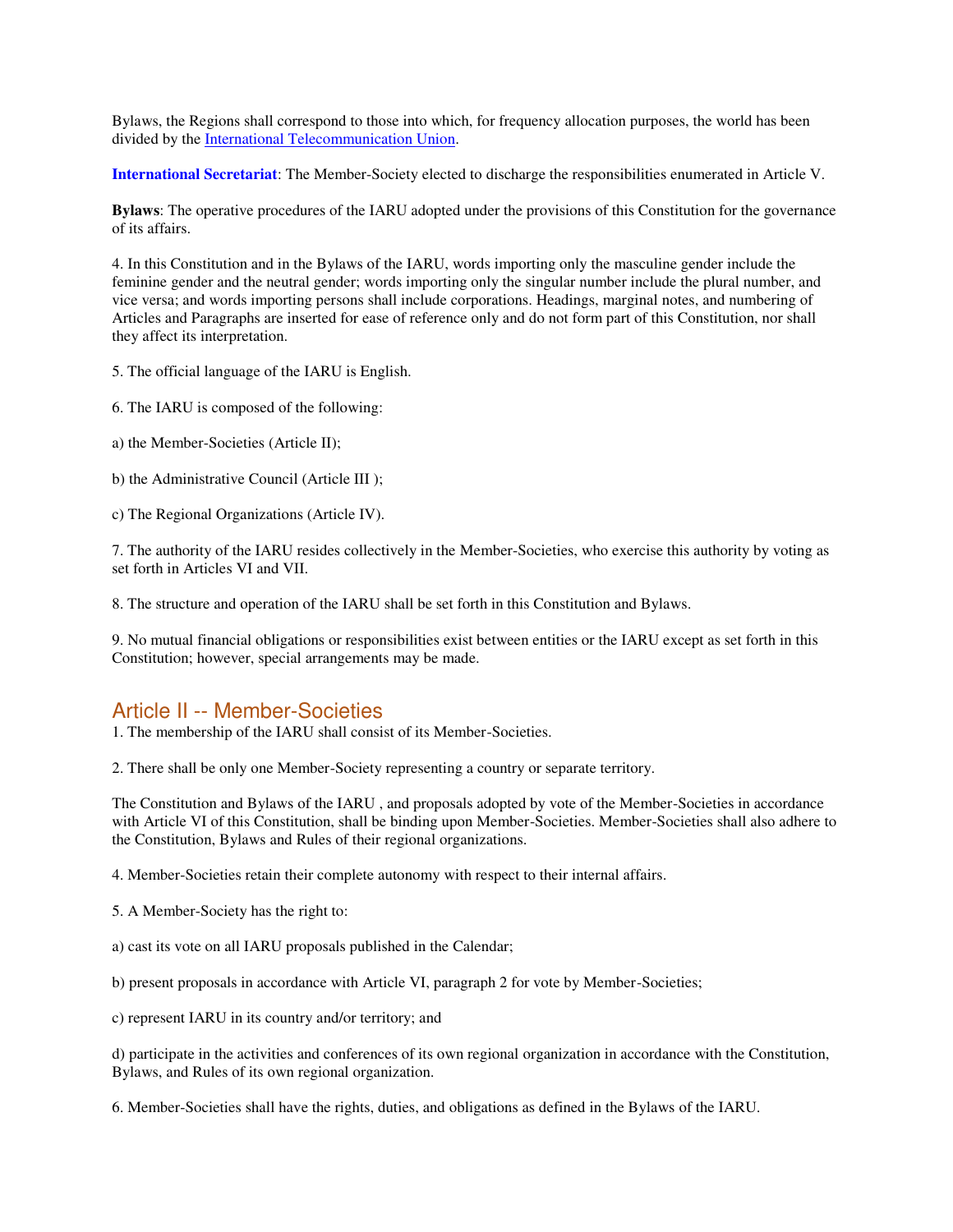7. No Member Society shall, by virtue or its membership, be required to act in a manner that is contrary to the laws of its country.

8. Member-Societies shall have no financial obligations to the IARU; however, there may be financial obligations between a Member-Society and its regional organization.

9. Applications for membership shall be reviewed by the appropriate regional organization, and then processed by the Administrative Council in accordance with procedures set out in the Bylaws.

10. A Member-Society may resign its membership in the IARU by submitting written notice to the Secretary of the appropriate regional organization. The resignation shall become effective upon publication in the Calendar.

11. The rights of a Member-Society may not be suspended, nor may membership in the IARU be terminated, unless:

a) The Member-Society has failed to fulfill its duties under this Constitution;

b) The Member-Society has acted contrary to the interests of Amateur Radio or the IARU; or

c) The Member-Society no longer adequately represents the interests of radio amateurs throughout its country and/or separate territory.

12. Procedures for temporary suspension of rights, and for termination of membership, shall be established in the Bylaws. 'Termination shall be by vote of the Member-Societies as described in Article VI.

### Article III -- Administrative Council

1. The policy and management of The IARU shall be carried out by the Administrative Council. The Administrative Council shall:

a) coordinate the representation or the interests of amateur radio at international telecommunications conferences with the regional organizations, under the direction of the President;

b) establish long-range planning in close cooperation with the regional organizations to preserve the basic purposes of amateur radio;

c) serve as coordinator between the regional organizations on all matters of mutual interest;

d) formulate such proposals for consideration by the Member-Societies as may be necessary to further the objectives of the IARU; and

c) adopt such resolutions and recommendations as will facilitate the functioning of the IARU.

2. The members of the Administrative Council shall be the President, the Vice President, the Secretary, and two members from each of the regional organizations. No member may have a professional interest which conflicts with the objectives of the IARU.

3. President.

a) The President shall be a Radio Amateur, and a member of a Member-Society.

b) The term of office of the President shall be for a period of five years from the date of ratification of his nomination, and he shall remain in office until the nomination of his successor has been ratified.

c) No later than 12 months prior to the expiration of the term or office of the President then in office, the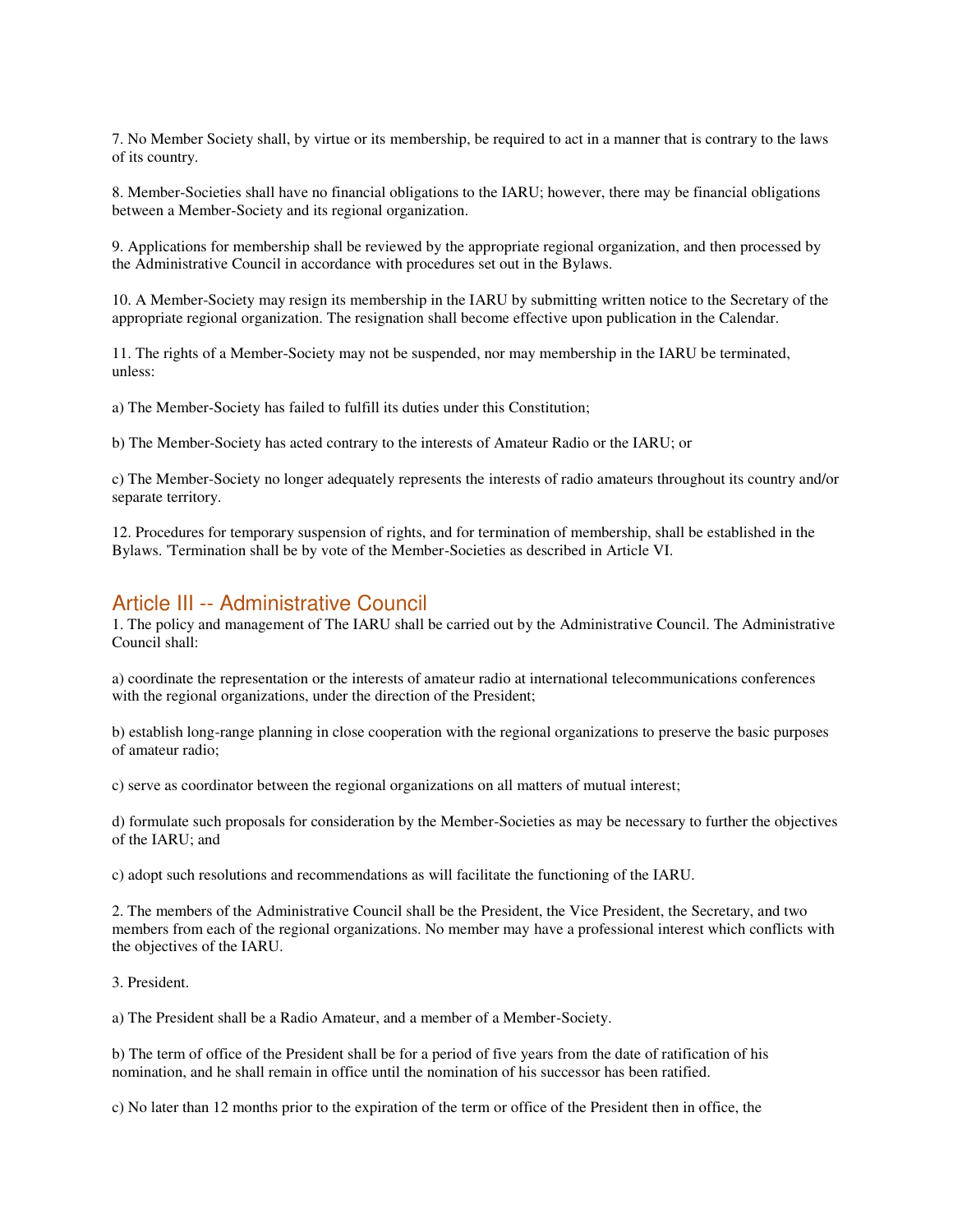International Secretariat shall initiate discussions with the Administrative Council to identify suitably qualified candidates available to serve as President. The nomination of a single candidate shall be made by the International Secretariat, but not until agreement has been reached between the International Secretariat and the Administrative Council that the candidate is suitably qualified.

d) A President shall be eligible for re-election.

e) The nomination of a President by the International Secretariat shall be subject to ratification by a vote of the Member-Societies in accordance with Article VI.

f) The office of President shall become vacant if the President:

1)dies,

2) gives notice in writing of his resignation to the Secretary, or

3) is removed by the adoption of a joint proposal put forward by at least 10% of the Member-Societies in accordance with the procedure described in Article VI.

4. The president shall have general supervision of the affairs of the IARU in accordance with formulated policies, and shall serve as chairman of the Administrative Council.

5. The qualifications, method of election, and term of office for the Vice President shall be identical with that of the President.

6. The Vice President shall serve in the absence of the President and shall be responsible for such matters of general supervision as may be delegated to him by the President.

7. In the event of a vacancy in the office of President, the Vice President shall succeed him. In the event of a vacancy in the office of the Vice President, the office shall be filled in accordance with the procedure described in Article III, paragraph 3.

8. The Secretary shall be designated by the International Secretariat and shall serve for a term determined by that Member-Society.

9. The Secretary shall manage the routine affairs of the IARU under the direction of the President.

10. The members of the Administrative Council from the regional organizations shall be Radio Amateurs and members of Member-Societies of their respective regional organizations. They shall be elected according to the rules of, and serve for a term determined by, their respective regional organizations. From each regional organization at least one, and wherever possible both, of the members shall be members of their regional executive committee.

11. The expenses of participation in the work of the Administrative Council by the President, Vice President, and Secretary, together with the administrative expenses associated with the holding of a meeting, shall be borne by The International Secretariat; the expenses of the members from the regional organizations shall be borne by their respective regional organizations.

12. Five members, including at least one from each regional organization and either the President or the Vice President, shall constitute a quorum.

13. Each member of the Administrative Council shall have one vote, except that the President shall vote only in the event of a tie.

14. Normally, the Administrative Council shall meet annually at a time and place to be determined at the previous meeting. Additional meetings of the Administrative Council may he called by the President or at the joint request of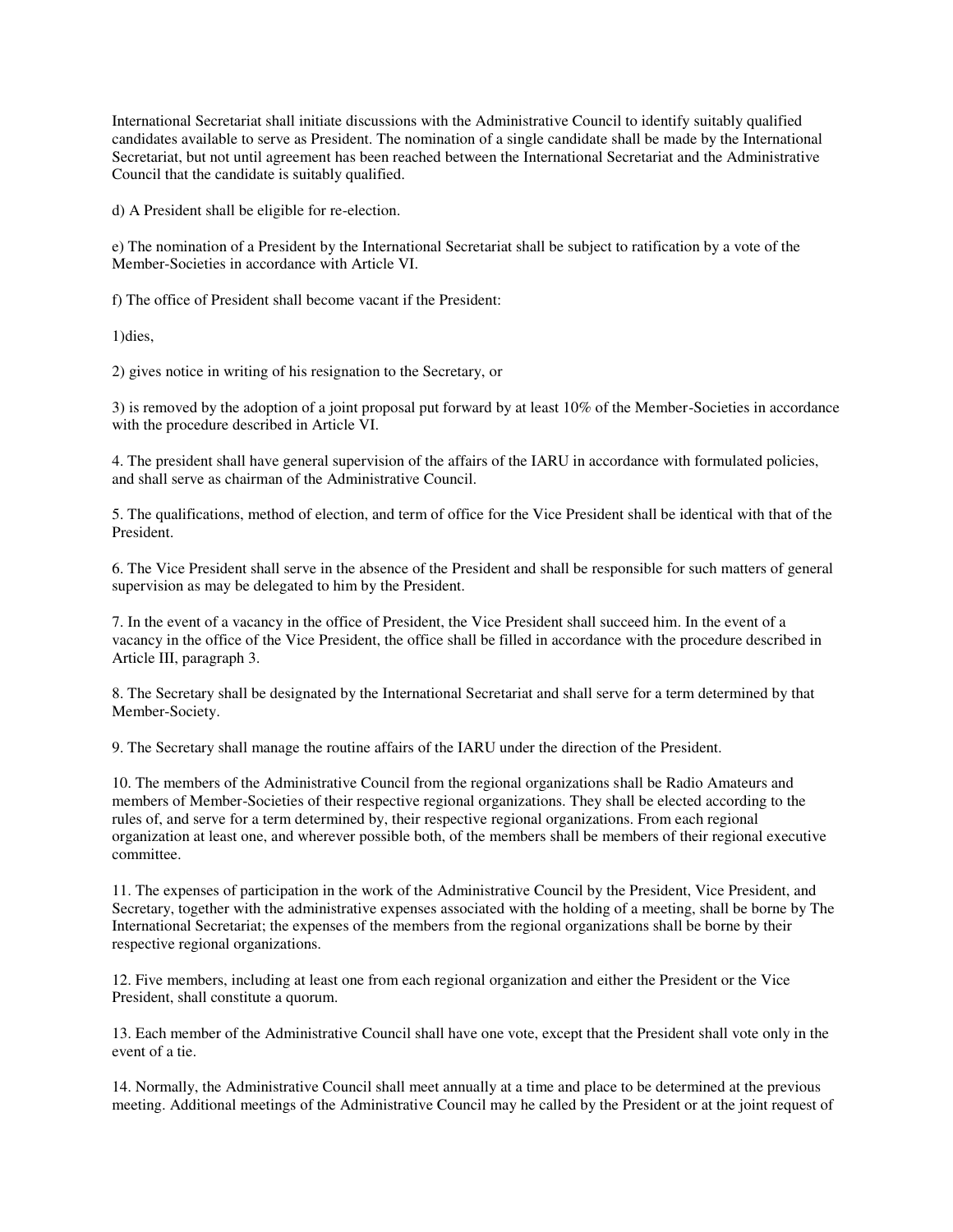the regional organizations. In the event of a member of the Administrative Council not being able to attend a meeting of the Administrative Council, the executive committee of the regional organization shall provide a suitably qualified alternate.

15. Between meetings, decisions may be made by correspondence or other means.

16. The Administrative Council may adopt rules governing its operations in addition to those specified herein.

# Article IV -- Regional Organizations

1. The regional organizations are formed by Member-Societies representing the countries or separate territories in the respective Regions. The boundaries of the regional organizations correspond to those of the Regions. The regional organizations shall be referred to as "IARU, Region [ ]."

2. There shall be only one regional organization in each Region.

3. The objectives of the regional organizations shall be in accordance with Article I, paragraph 2 of this Constitution.

4. Each regional organization shall operate autonomously under its own regional constitution, and in accordance with the IARU Constitution.

5. Each regional organization shall have its own management and finances.

6. The management of a regional organization is carried out by an executive committee, the members of which are elected by the Member-Societies of the regional organization under the regional constitution.

7. Each regional organization shall ensure that its Member-Societies are actively supporting, in the countries or separate territories that they represent, the objectives of the IARU as set forth in Article I, paragraph 2.

8. Each regional organization shall participate actively in the work of the Administrative Council and shall inform the Administrative Council of significant activities within its Region.

## Article V -- The International Secretariat

1. The Member-Societies shall elect one of their number willing to and capable of serving as the International Secretariat of the IARU.

2. The term of service of a Member-Society as International Secretariat shall continue until the election of a successor.

3. The operating expenses of the IARU shall be borne by the International Secretariat: however, it shall be under no obligation to bear expenses on behalf of the IARU beyond those that are incidental to its discharging the responsibilities enumerated in this Constitution.

4. The International Secretariat shall maintain the official records of the IARU and shall be the custodian of any property and funds belonging to the IARU. In the event of a transfer of the International Secretariat, all records, and control of all property and funds of the IARU shall be transmitted promptly to the successor.

5. The Administrative Council may establish bank accounts in the name of the IARU.

6. At least twice a year, the International Secretariat shall issue a periodical bulletin named The Calendar to all Member-Societies and to the members of the regional executive committees. The Calendar shall contain all proposals to be considered by the Member-Societies and other information as directed by the Administrative Council.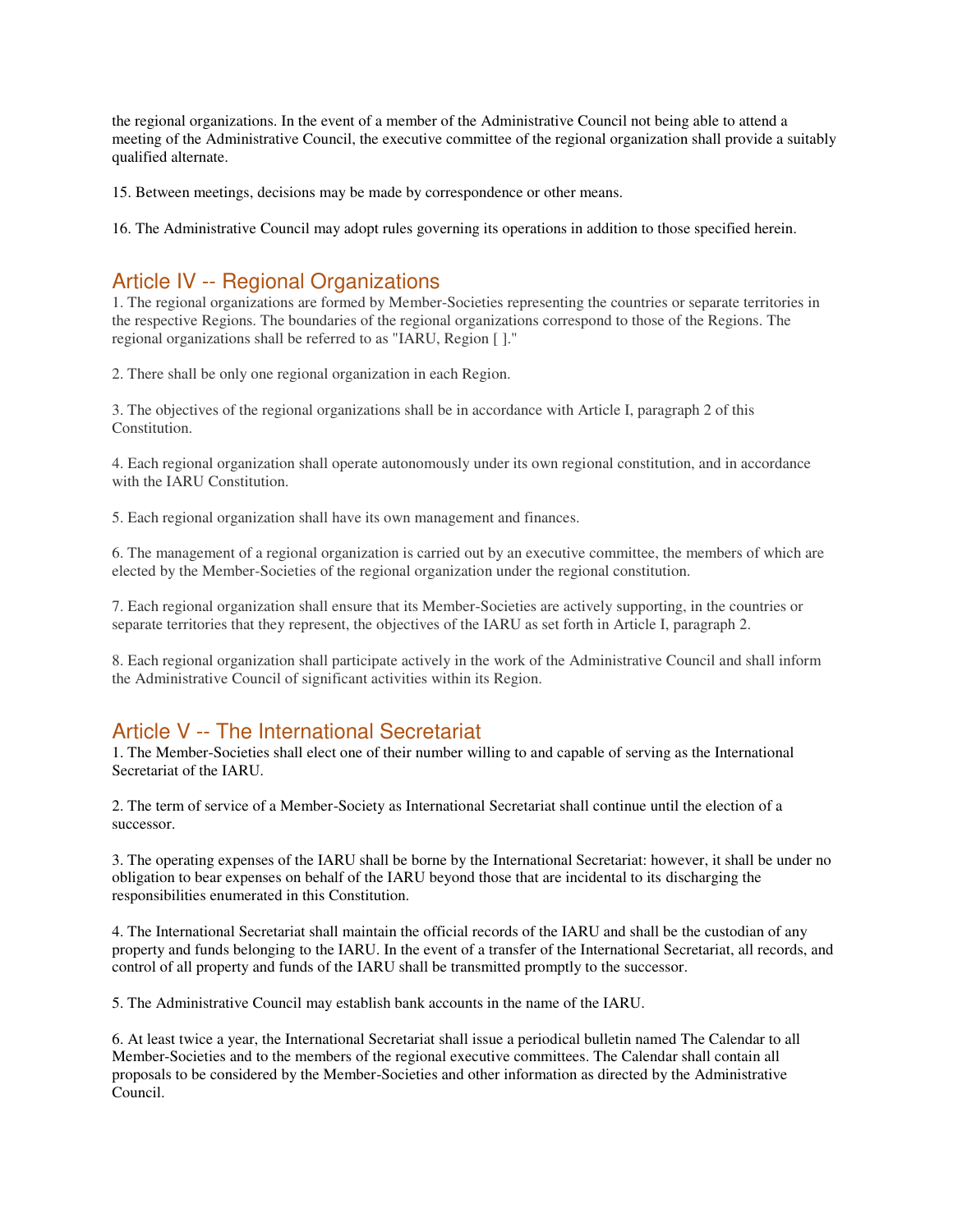# Article VI -- Voting by Member-Societies

1. In the consideration of proposals brought before the IARU in accordance with this Constitution, each Member-Society shall have one vote.

2. A Proposal may be made by any Member-Society through its regional organization, which shall transmit it to the Administrative Council for publication in the next issue of the Calendar. Publication shall be accompanied by explanatory comment. Proposals also may be made by the regional organizations and the Administrative Council.

3. A Member-Society shall cast its vote in writing so that it is received by the International Secretariat not later than five months after publication of the Calendar containing the proposal. Votes received late shall not be counted.

4. After voting is completed, the Administrative Council shall publish the results in the next issue of the Calendar, including a list of Member-Societies voting in favor, those voting against, those recording an abstention, and all explanatory statements submitted for publication by Member-Societies.

5. Except for amendments to the Constitution and the termination of membership of a Member-Society, proposals shall be deemed adopted upon the casting of affirmative votes by a simple majority of the Member-Societies who have submitted, within the specified time, a vote or abstention, either on that proposal or in response to one of the three preceding issues of the Calendar which contained proposals for consideration by the Member-Societies.

6. The termination of membership of a Member-Society shall require a vote in accordance with the procedure described in Article VI, paragraph 5, except that a two-thirds majority shall be required.

## Article VII -- Amendments

1. This Constitution may be amended by proposal in the Calendar, subject to a vote in accordance with the procedure described in Article VI, paragraph 5, except that a two-thirds majority shall be required.

2. Bylaws may be adopted or amended by proposal in the Calendar, subject to a vote in accordance with the procedure described in Article VI, paragraph 5, of the Constitution.

## **BYLAWS OF THE INTERNATIONAL AMATEUR RADIO UNION**

### Applications for Membership

1. Applications for membership in IARU shall be forwarded by the applicant society to the secretariat of the appropriate regional organization. As soon as practical, the regional organization shall forward to the Administrative Council any complete application that it has received, along with either a favorable or unfavorable finding with respect to the qualifications of the applicant, and any additional comments which it may wish to make. In the event an incomplete application is received or additional information is desired, the regional secretariat shall endeavor to obtain the information from the applicant.

2. An applicant for membership shall include the following in its application:

a) a copy of its constitution or other governing document;

b) a list of its officers, the total number of its members, the number of members who are licensed to transmit in the Amateur Service, and the number of licensed operators in its country and/or separate territory;

c) satisfactory evidence that it:

1) adequately represents the interests of amateurs throughout the country and/or separate territory which it proposes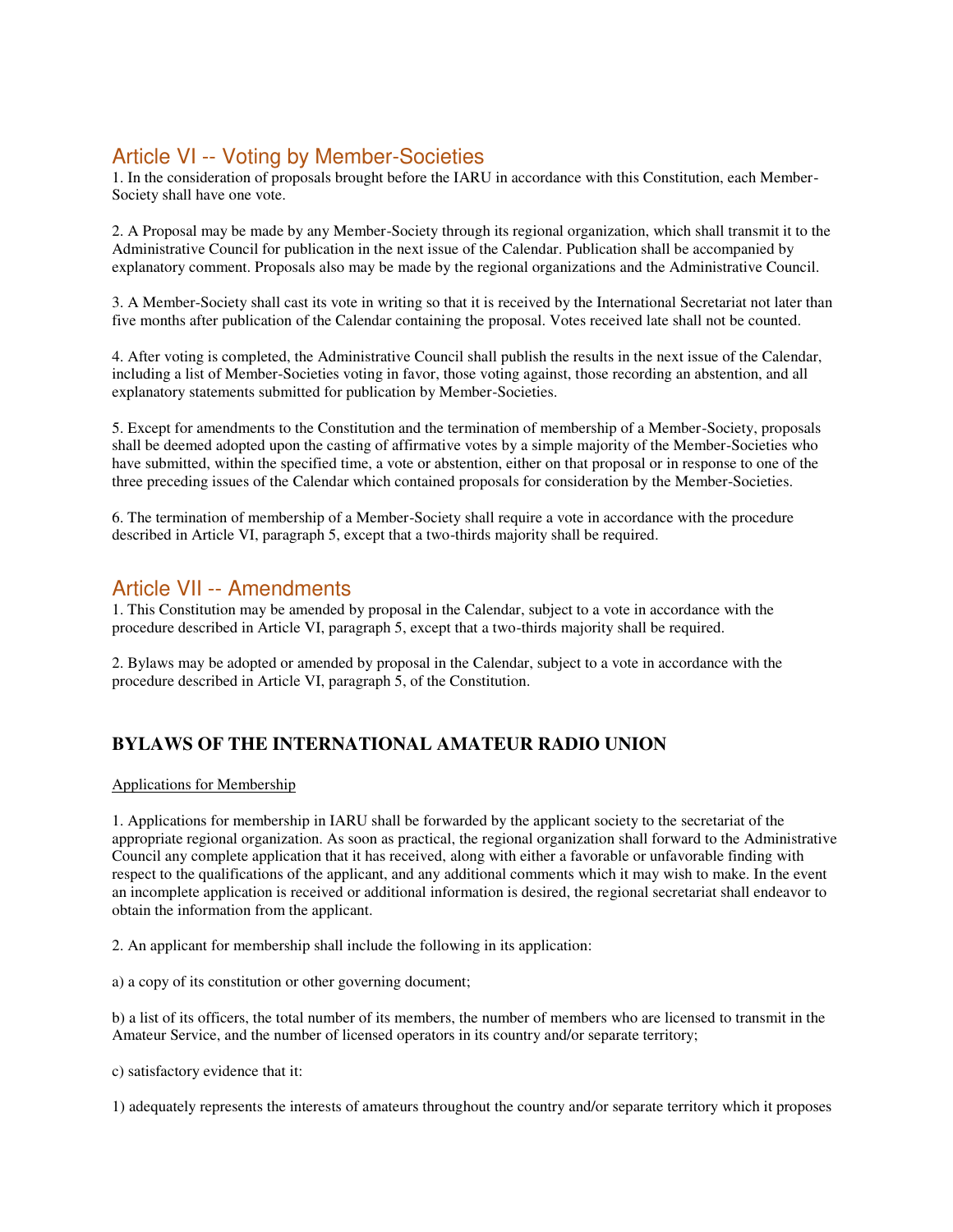to represent:

2) has the ability to meet its financial obligations as a member of the Union; and

3) is legally able to act in the furtherance of IARU objectives within its country and/or separate territory; and

d) a declaration that the applicant society will adhere to the Constitutions of both the IARU and the respective regional organization.

3. Within three months of receiving an application for membership on which a regional organization made a favorable finding, the Administrative Council shall publish in the Calendar a proposal that the applicant be admitted to membership, with sufficient information to permit Member-Societies to make an informed decision.

4. The Administrative Council shall review applications on which a regional organization has made an unfavorable finding. If in the opinion of the Administrative Council there is insufficient basis for the unfavorable finding, the application shall be returned to the regional organization with the request either that it be given further consideration, or that the basis for the finding be further explained.

#### Duties and Obligations of Member-Societies

5. Member-Societies shall seek to promote and defend the objectives and principles established in the Constitution and Bylaws of the IARU and the Constitution, Bylaws and Rules of their own regional organization.

6. A Member-Society has the obligation to represent and promote IARU in its country and/or territory and shall ensure that the principles, resolutions and recommendations of the IARU are made known to all amateurs within its area of influence.

7. A Member-Society shall attend or be represented at its own regional conference in accordance with the Constitution, Bylaws, and Rules of its regional organization.

8. A Member-Society shall respond to all inquiries originating from the Regional and/or International Secretariat. It shall provide the Regional Secretariat with an annual report, notices of changes of addresses and/or officers, copies of substantive correspondence sent to the International Secretariat, and such other information that is relevant to its activities within the IARU.

9. Every Member-Society shall advise the Secretary of any conflicts that may exist between the Constitution or the Bylaws of IARU, or any proposals adopted by the IARU. and the laws and policies of its country.

#### Temporary Suspension of Rights of a Member-Society

10. At the request of a regional organization, the Administrative Council may place the rights of a Member-Society temporarily in abeyance if in its opinion there exist sufficient grounds for doing so in accordance with Article II, paragraph 11 of the Constitution.

#### Termination of Membership

11. If it appears to the Administrative Council, whether from a report from the Secretary, regional organization, or otherwise, that a Member-Society's breach of the conditions enumerated in Article II, paragraph 11 of the Constitution is not of a temporary nature, the Administrative Council may:

a) take no further action in the matter;

b) reconsider the matter at a later date;

c) obtain further information including a report from the relevant regional organization and such other information by such means and in such time as it decides;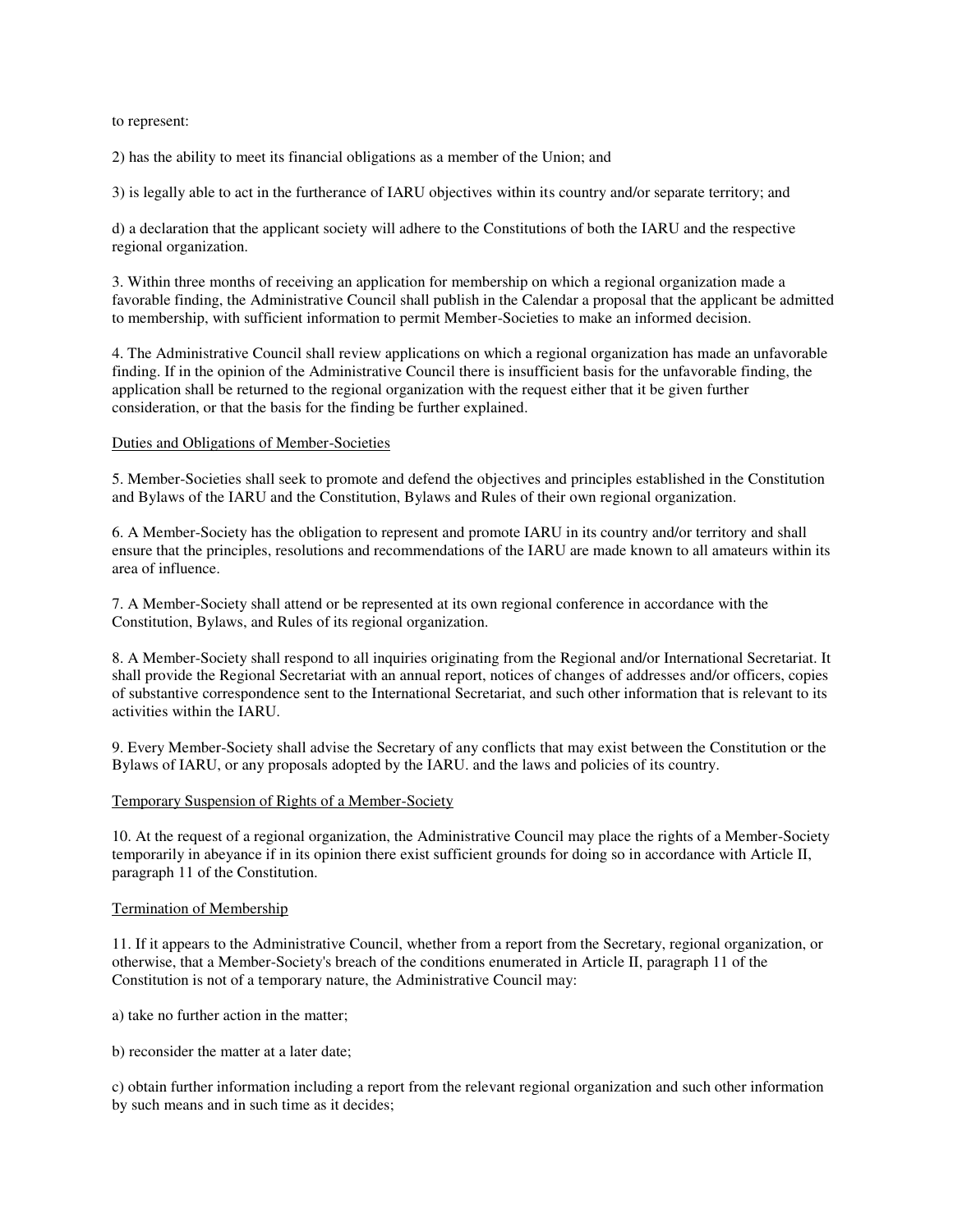d) direct the Secretary to advise the Member-Society of the charge against it and require the Member-Society to provide an answer thereto in such time as the Administrative Council shall specify; or

e) take such other action as it considers appropriate.

12. If it appears to the Administrative Council that it is proper to do so, it may make a proposal for the termination of the membership of a Member-Society, provided that no such proposal shall be made unless the action referred to in Bylaw 11(d) has been taken and the Administrative Council has considered any answer given in response thereto.

13. A proposal for the termination of the membership of a Member-Society shall be accompanied by a suitable explanation therefor and a copy of the answer, if any, made by the Member-Society.

#### Regions

14. The Regions shall be defined as follows:

#### **Region 1**

Includes the area limited on the east by line A (lines A, B and C are defined below) and on the west by line B, excluding any of the territory of Iran which lies between these limits. It also includes that part of the territory of Turkey and the Union of Soviet Socialist Republics lying outside of these limits, the territory of the Mongolian People's Republic, and the area to the north of the USSR which lies between lines A and C.

#### **Region 2**

Region 2 includes the area limited on the east by line B and on the west by line C.

#### **Region 3**

Region 3 includes the area limited on the east by line C and on the west by line A, except the territories of the Mongolian People's Republic, Turkey, the territory of the USSR and the area to the north of the USSR. It also includes that part of the territory of Iran lying outside of those limits.

The lines A, B and C are defined as follows:

**Line A:** Line A extends from the North Pole along meridian 40 degrees East of Greenwich to parallel 40 degrees North; thence by great circle arc to the intersection of meridian 60 degrees East and the Tropic of Cancer; thence along the meridian 60 degrees East to the South Pole.

**Line B:** Line B extends from The North Pole along meridian 10 degrees West of Greenwich to its intersection with parallel 72 degrees North; thence by great circle arc to the intersection of meridian 50 degrees West and parallel 40 degrees North; thence by great circle arc to the intersection of meridian 20 degrees West and parallel 10 degrees South; thence along meridian 20 degrees West to the South Pole.

**Line C:** Line C extends from the North Pole by great circle arc to the intersection of parallel 65 degrees 30 North with the international boundary in Bering Strait; thence by great circle arc to the intersection of meridian 165 degrees East of Greenwich and parallel 50 degrees North; thence by great circle arc to the intersection of meridian 170 degrees West and parallel 10 degrees North; thence along parallel 10 degrees North to its intersection with meridian 120 degrees West; thence along meridian 120 degrees West to the South Pole.

#### Correspondence Procedure

15. A copy of all correspondence from a Member-Society to the Administrative Council, or from the International Secretariat to a Member-Society, including correspondence on behalf of the Administrative Council to a Member-Society, shall be sent to the Secretary of the appropriate regional organization.